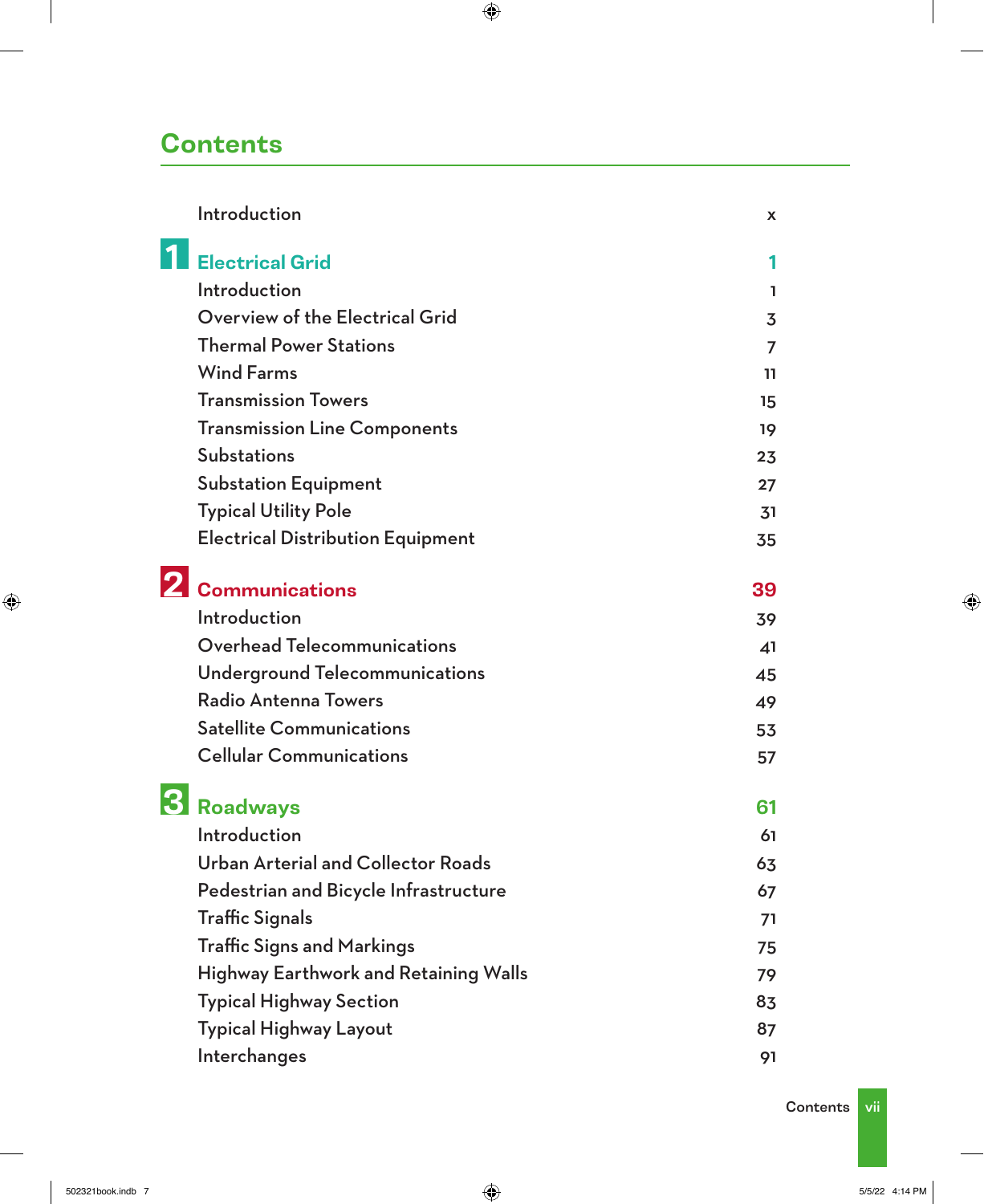|    | <sup>7</sup> Bridges and Tunnels            | 95  |
|----|---------------------------------------------|-----|
|    | Introduction                                | 95  |
|    | <b>Types of Bridges</b>                     | 97  |
|    | <b>Typical Bridge Section</b>               | 101 |
|    | <b>Overview of Tunnels</b>                  | 105 |
|    | <b>Tunnel Cross Section</b>                 | 109 |
|    | <b>Railways</b>                             | 113 |
|    | Introduction                                | 113 |
|    | <b>Railroad Tracks</b>                      | 115 |
|    | <b>Switches and Signals</b>                 | 119 |
|    | <b>Grade Crossings</b>                      | 123 |
|    | <b>Electrified Railways</b>                 | 127 |
| 61 | <b>Dams, Levees, and Coastal Structures</b> | 131 |
|    | Introduction                                | 131 |
|    | <b>Shore Protection Structures</b>          | 133 |
|    | Ports                                       | 137 |
|    | Locks                                       | 141 |
|    | <b>Levees and Floodwalls</b>                | 145 |
|    | <b>Concrete Dams</b>                        | 149 |
|    | <b>Embankment Dams</b>                      | 153 |
|    | <b>Spillways and Outlet Works</b>           | 157 |
|    | <b>Municipal Water and Wastewater</b>       | 161 |
|    | Introduction                                | 161 |
|    | <b>Intakes and Pumping Stations</b>         | 163 |
|    | Wells                                       | 167 |
|    | <b>Transmission Pipelines and Aqueducts</b> | 171 |
|    | <b>Water Treatment Plants</b>               | 175 |
|    | <b>Water Distribution Systems</b>           | 179 |